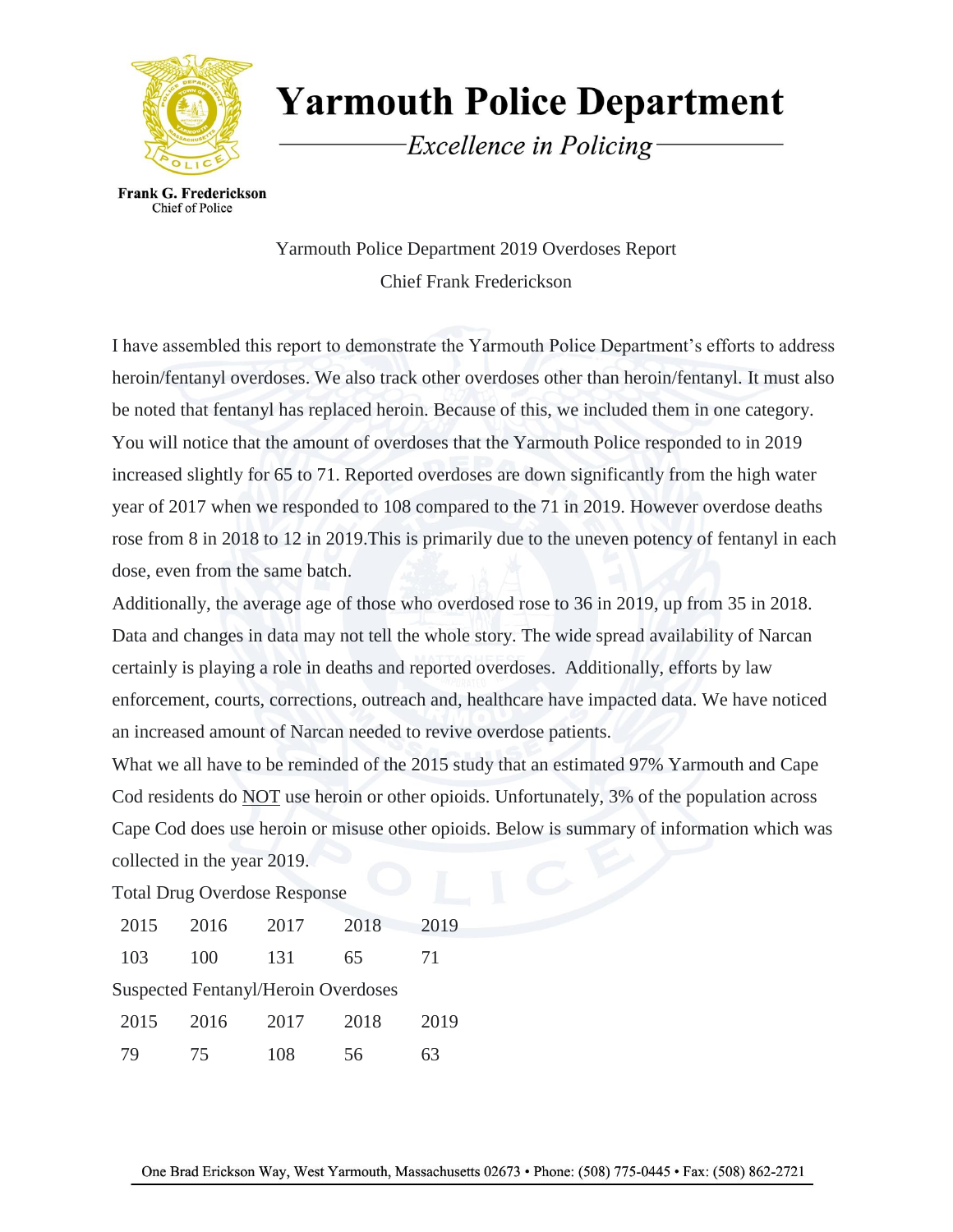Suspected Heroin Deaths

| 2015 | 2016 | 2017 | 2018 | 2019 |
|------|------|------|------|------|
| 13   | 11   | 15   |      | 12   |

Average Age of Yarmouth Heroin/Fentanyl Overdoses

| 2015 | 2016  | 2017 | 2018 | 2019 |
|------|-------|------|------|------|
| 31.3 | 32.96 | 34.7 | 35.3 | 36.1 |

|  | Heroin/Fentanyl Overdoses Under age 21 |  |  |
|--|----------------------------------------|--|--|
|--|----------------------------------------|--|--|

| 2015 | 2016 | 2017 | 2018 | 2019 |
|------|------|------|------|------|
| -6   |      |      |      |      |

## Heroin/Fentanyl Overdoses Age 21-25:

| 2015 | 2016 | 2017 | 2018 | 2019 |
|------|------|------|------|------|
| 22   | 13   | 18   |      |      |

- Heroin/Fentanyl Overdoses Age 26-30 16
- Heroin/Fentanyl Overdoses Age 31-35 15
- Heroin/Fentanyl Overdoses Age 36-40 4
- Heroin/Fentanyl Overdoses Age 41-45 4
- Heroin/Fentanyl Overdoses Age 46-50 3
- Heroin/Fentanyl Overdoses Age 51-60 11
- Heroin/Fentanyl Overdoses Over Age 61+ 0
- The gender of heroin overdoses was:

Male: 41 Female: 30

• Race of Heroin/Fentanyl overdoses:

White: 63 African American: 8

- Police Officers dispensed Narcan to 26 persons.
- Rescue personnel dispensed Narcan to an additional 19 persons.
- Civilians dispensed Narcan to an additional 6 persons.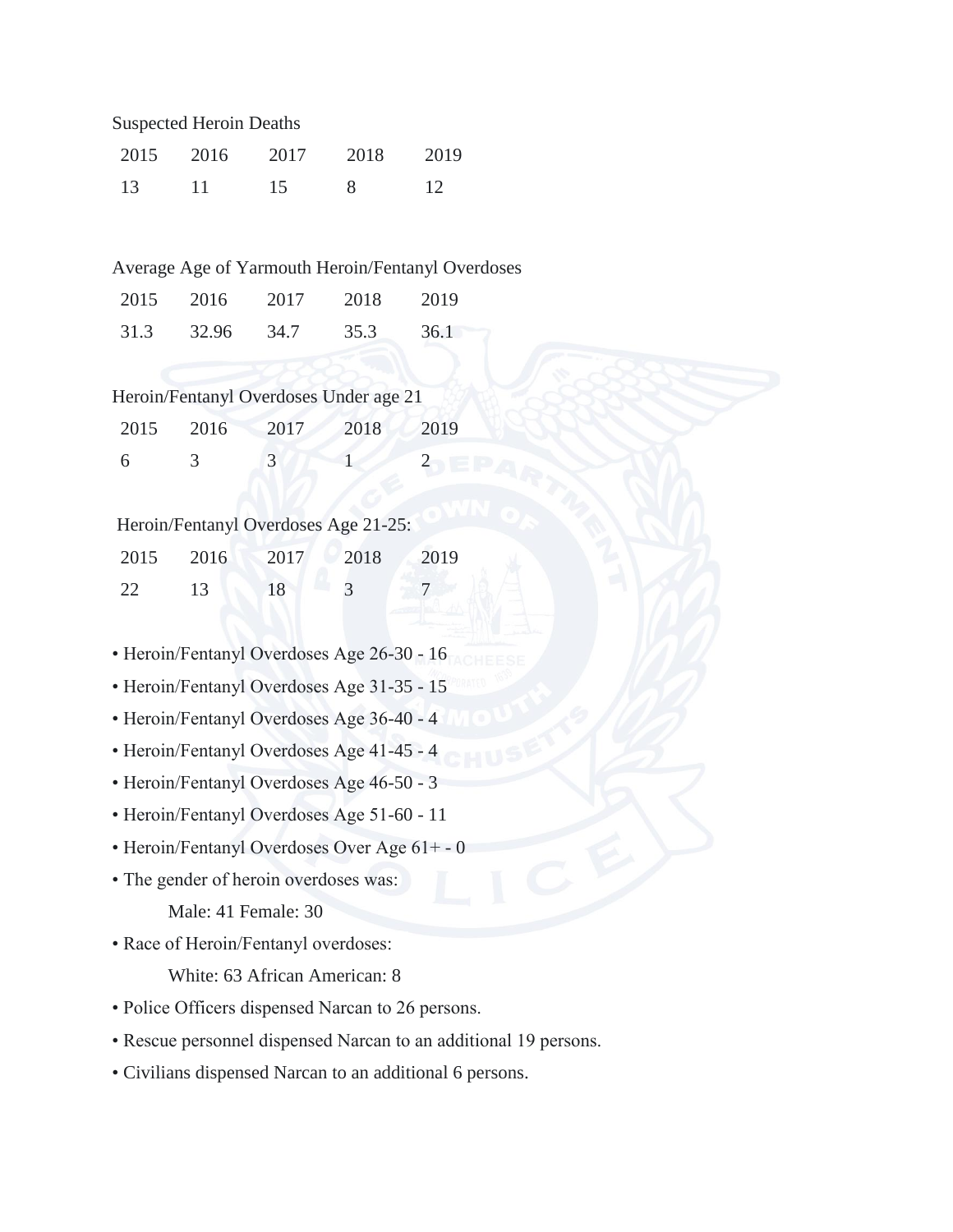This data is only for known Heroin/Fentanyl overdoses. There were an additional 8 overdoses: Benzo (7)), Methamphetamine (1)

This data only reflects overdoses that were responded to by the Yarmouth Police Department and does not include unreported overdoses or individuals that overdosed and were transported by acquaintances to the hospital.

According to a March 2015 Barnstable County Study, approximately 3% of Cape Cod's population suffer from Chronic Heroin/Opioid Use Disorder. Based Yarmouth's population of 21,000, there are approximately 630 people on Yarmouth who suffer from Chronic Heroin/Opioid Use Disorder.

The same Barnstable County report indicates that approximately 8% of population suffers from Chronic Alcohol Use Disorder.

The average Cape Cod Heroin/Fentanyl user consumes at least one gram of heroin/fentanyl per day. Many use 4-8 grams per day.

The average price of one gram of Heroin/Fentanyl on Cape Cod is \$100 per gram. When the street value of the annual consumption of Heroin/Fentanyl is calculated by the population in any community, the numbers are shocking. Often Heroin/Fentanyl users travel over the bridges to obtain cheaper heroin/fentanyl and use cutting agents to increase their volume of Heroin/Fentanyl.

The Yarmouth Police Department is constantly addressing the Heroin/Fentanyl issue and the public safety concerns of the 97% of the community who do NOT use heroin by doing the following:

• The use and sale of Heroin/Fentanyl is illegal. The Police Department is responsible for enforcing the Drug Laws and will aggressively continue to do so.

• Deployment of the very successful Proactive Anti- Crime Unit will continue.

• Encourage Yarmouth to have a reputation as a "No Heroin/Fentanyl Town".

• Continue to conduct follow-up visits with a substance abuse counselor to those who have overdosed.

• The Department will continue to work with the Yarmouth Substance Abuse Committee and other groups to encourage them to develop a consistent and centralized point of contact that will assist addicted persons with treatment.